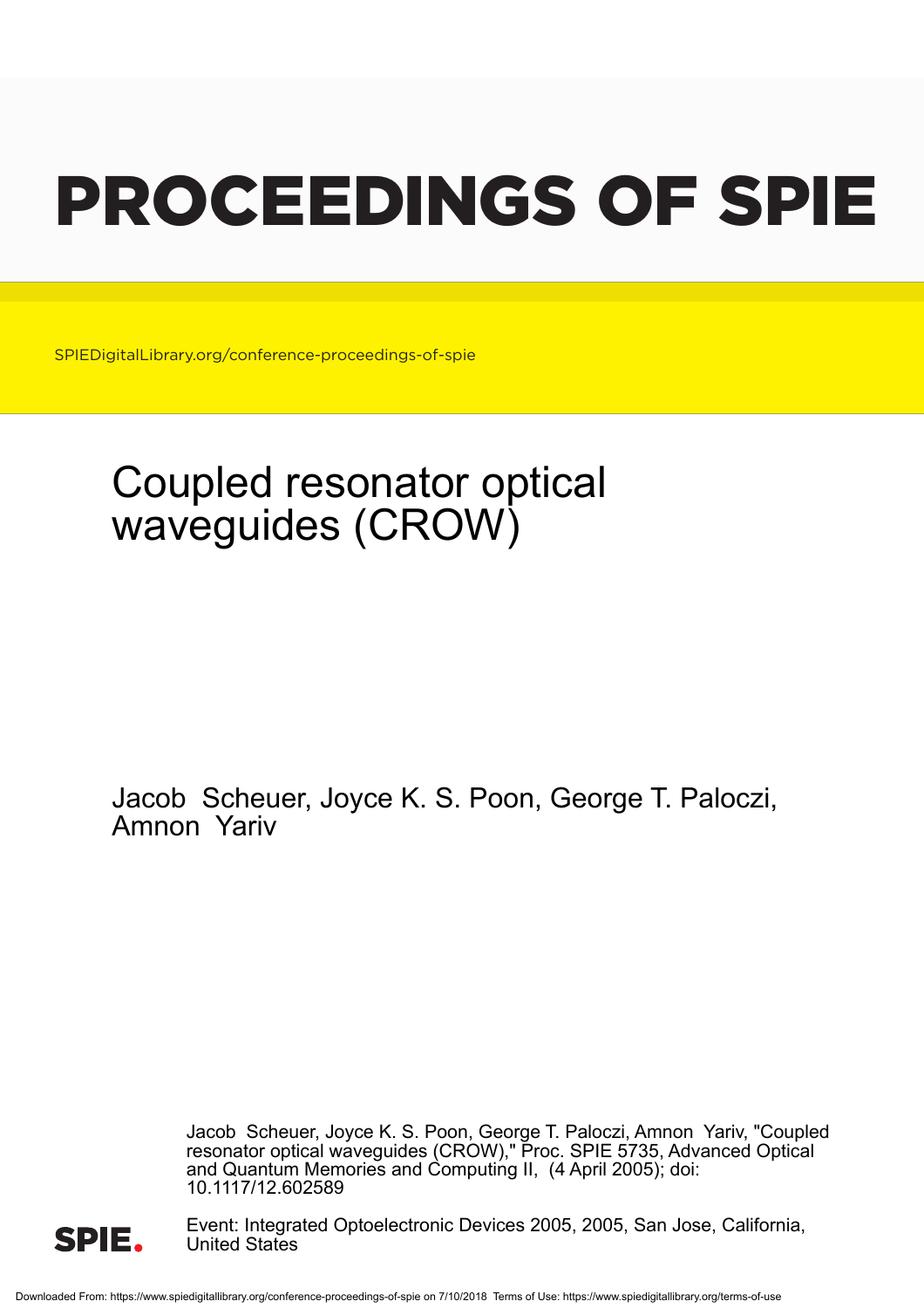### **Coupled Resonator Optical Waveguides (CROWs)**

Jacob Scheuer\*<sup>a</sup>, Joyce K. S. Poon<sup>b</sup>, George T. Paloczi<sup>c</sup> and Amnon Yariv<sup>b,c</sup> <sup>a</sup> Center for the Physics of Information, California Inst. of Technology, 1200 E. California Blvd., Pasadena, CA USA 91125 <sup>b</sup> Dept. of Electrical Engineering, California Inst. of Technology, 1200 E. California Blvd., Pasadena, CA USA 91125<br>C Dept. of Applied Physics, California Inst. of Technology, 1200 E. California Blvd., Pasadena, CA USA 91125

#### **ABSTRACT**

We investigate theoretically and experimentally the characteristics, performance and possible applications of coupled resonator optical waveguides (CROWs). The ability to engineer the dispersion properties of a CROW and especially the ability to realize ultra-slow group velocities paves the way for various applications such as delay lines, optical memories and all-optical switching. Simple analytic expressions for the time delay, usable bandwidth and overall losses in CROW delay lines are derived and compared to exact numerical simulation. Good quantitative agreement is found between the theoretical transmission function obtained by transfer matrix formalism and the measurement of a CROW interferometer realized in polymer material.

Keywords:

#### **1. INTRODUCTION**

A chain of coupled resonators is a new type of waveguide in which light propagates due to the coupling between adjacent resonators. Such waveguides, called coupled resonators optical waveguides (CROWs), offer improved control over their dispersion characteristics (compared to conventional waveguide) and may potentially find applications in delaying, storing and buffering of optical pulses.<sup>1-3</sup>

A CROW can be realized with various types of resonators such as Fabry-Perot (FP), photonic crystal (PC) defect cavities and ring resonators.<sup>4-6</sup> Although these implementations differ in the fine details such as the confinement and coupling mechanisms, the general characteristics (dispersion relation, band structure, etc.) are very similar and are determined primarily by the free spectral range (FSR), the quality-factor (*Q*) of each resonator, and the coupling between adjacent resonators.

In addition to different resonator types, coupled cavity waveguides (CCW) can employ alternative coupling configurations such as the single, double and twisted side-coupled integrated sequences of optical resonators (SCISSOR).<sup>3,8</sup> The various coupling schemes are characterized by different feedback configuration, and hence, exhibit different spectral responses and dispersion curves. Depending on the resonator type used, not all the coupling configurations can be easily realized. FP and one-dimensional PC defect cavities introduce an inherent distributed feedback to the system, and are therefore, unsuitable for the realization of all-pass type CCWs such as the single side and twisted SCISSOR.<sup>8</sup>

 $*$  koby@caltech.edu; phone 1 626 395-4413; fax 1 626 405-0928; www.its.caltech.edu/~koby/

52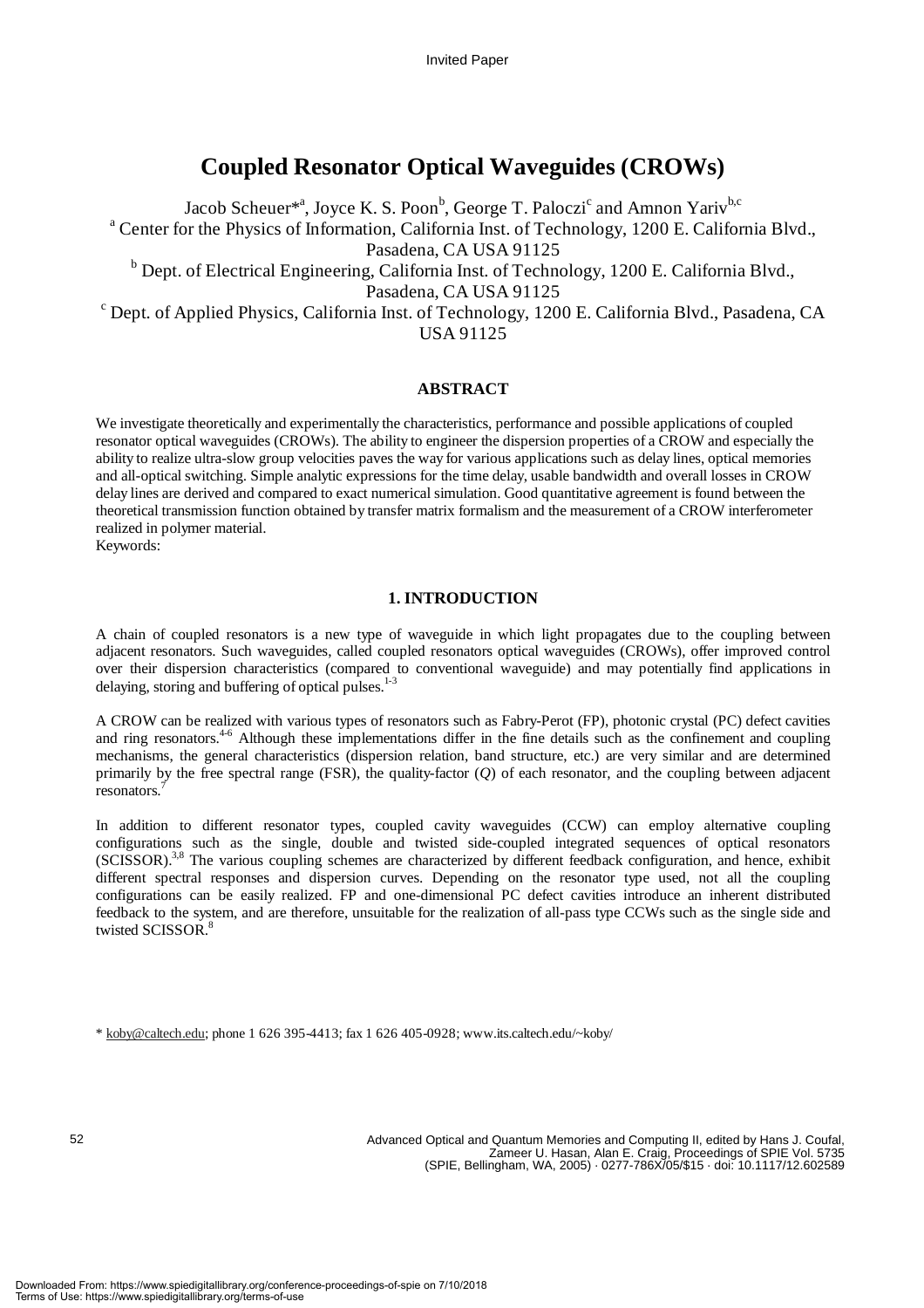In this paper we focus primarily on directly coupled resonators waveguides (i.e.. CROWs). In particular, we are interested in CROWs implemented in ring resonators (see Fig. 1). Single mode, high  $Q$  (>10<sup>6</sup>), planar-technology based microrings are being fabricated by many research groups as well as by several commercial companies.<sup>9</sup> The realization of microrings is simple, requires a single fabrication step and does not require ultra-high resolution lithography.<sup>10</sup> In section 2 we describe theoretical framework used to analyze CROWs and derive the CROW dispersion curve, bandwidth and losses. In section 3 we focus on a specific and highly attractive application for CROWs, an optical delay line, and investigate the tradeoffs among the achievable delay, bandwidth and losses. In section 4 we report the experimental progress in the realization of CROWs and CROW interferometers in optical polymer material and in section 5 we conclude.



**Figure 1**. An illustration of a CROW.

#### **2. THEORETICAL FRAMEWORK**

We consider a chain of directly coupled ring resonators as shown in Fig. 2. The leftmost and rightmost resonators are coupled to linear waveguides which serve as I/O ports. While the spectral properties of a finite chain of resonators differ from those of an infinite chain, for a large number of resonators, the finite device can be approximated by an infinite one. A CROW can be analyzed in various frameworks such as the tight-binding method, transfer matrices and time domain analysis. Among these frameworks, the transfer matrix method is the most intuitive and flexible because it naturally allows for the analysis of finite, lossy and dispersive structures with strong coupling coefficients that are not necessarily identical for all resonators. Nevertheless, it has been shown that the results of all frameworks converge for lossless, weakly coupled resonators.<sup>7</sup>

An infinite chain of resonators is a periodical structure which supports Bloch waves.<sup>11</sup> For ring resonators, a special and important wave that can be excited is one in which each resonator supports a clockwise or counterclockwise propagating wave where the light in adjacent resonators circulates in opposite directions (see Fig. 2). This wave is not a Bloch wave because it does not satisfy the Bloch condition,  $u_n = \exp(iK\Lambda) \cdot u_{n-1}$ . It is formed by a superposition of two degenerate Bloch modes consisting of standing waves in each resonator. Bloch modes consisting of standing waves in each resonator.

One can calculate the transmission of a CROW by successively multiplying the transfer matrix characterizing the relation between two adjacent resonators.<sup>12</sup> This matrix consists of two stages: 1) coupling ( $x_n \to x'_n$ ) and 2) propagation  $(x_n' \rightarrow x_{n+1})$ , where *x* is a vector of the wave amplitudes,  $x=(a \ b)^T$ , as shown in Fig. 2. The relation between the field amplitudes of successive rings is given by:

$$
\begin{pmatrix} a \\ b \end{pmatrix}_{n+1} = PQ \begin{pmatrix} a \\ b \end{pmatrix}_{n}, \qquad P = \frac{1}{\kappa} \begin{pmatrix} -t & 1 \\ -1 & t \end{pmatrix}, \qquad Q = \begin{pmatrix} 0 & \exp(-i\pi\beta R) \\ \exp(i\pi\beta R) & 0 \end{pmatrix}
$$
 (1)

where *t* and *κ* are respectively the transmission and coupling coefficients satisfying  $|t|^2 + |x|^2 = 1$ , *β* is the propagation and *R* is the ring and *R* is the ring redition. The transfer metrix hetween editional reson coefficient in the ring and *R* is the ring radius. The transfer matrix between adjacent resonators (1) can be used to calculate the dispersion relation of the CROW. Noting that the traveling wave solution is periodic it 2Λ (Λ being the

Proc. of SPIE Vol. 5735 53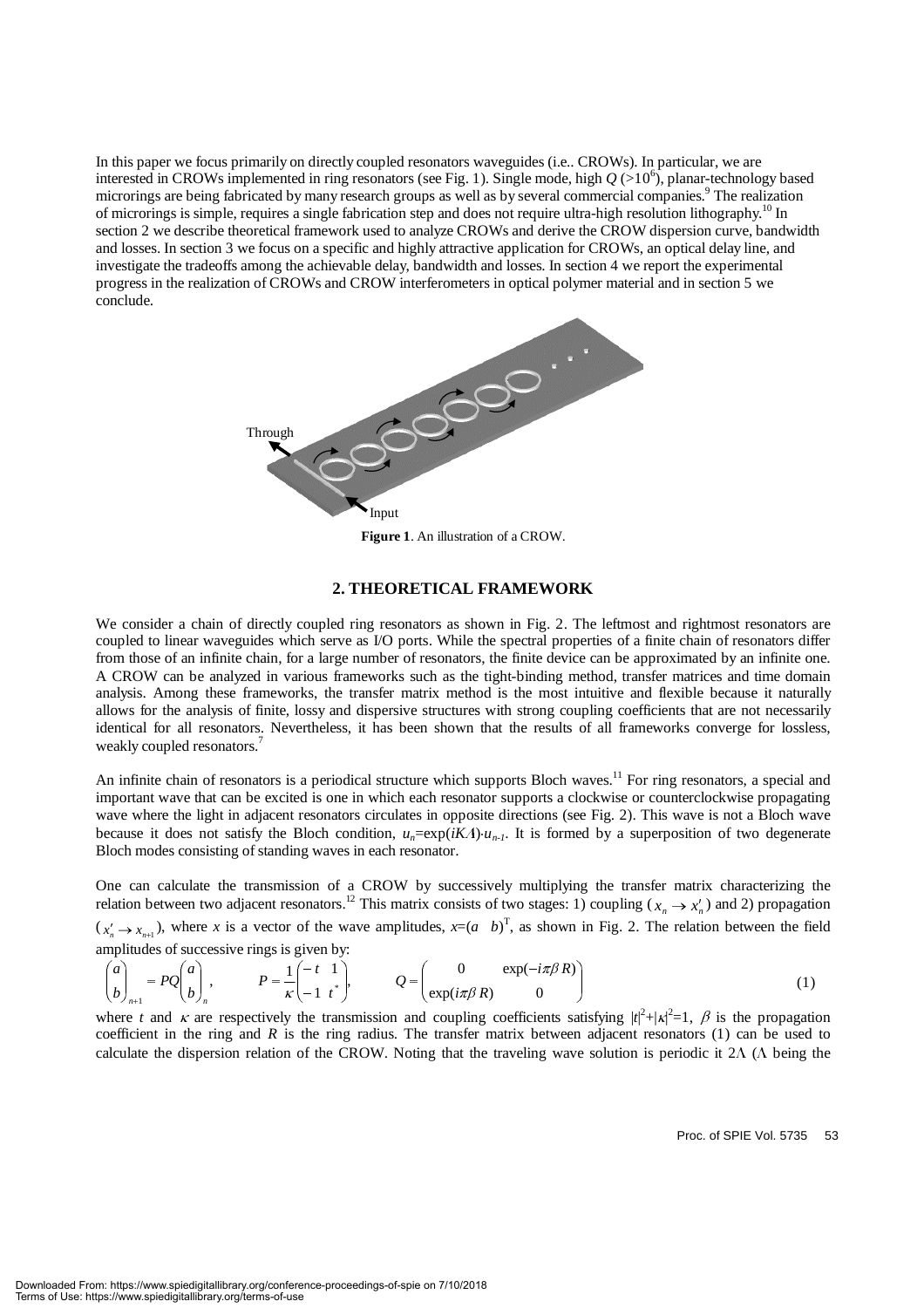periodicity of the CROW and is given approximately by the ring diameter 2*R*), the dispersion relation of the CROW is found by requiring the Bloch condition with a unit cell consisting of two successive resonators:

$$
[(PQ)^{2} - \exp(i2K\Lambda)]x_{n} = 0
$$
 (2)  
where K is the Bloch wave vector. For a nonzero solution the determinant of the matrix must vanish leading to the

dispersion relation:

$$
\sin\left(\frac{\omega_K}{\Omega}m\pi\right) = \pm \text{Im}(\kappa)\cos(K\Lambda) \tag{3}
$$

where  $\omega_K$  is the angular frequency corresponding to *K*,  $\Omega$  is the resonance frequency of the individual resonator and  $m = \Omega_R R/c$ , *n* being the frequency dependent effective index of the waveguide composing the ring r *<sup>m</sup>*=Ω*nR*/*c*, *n* being the frequency dependent effective index of the waveguide composing the ring resonator. In the limit of small coupling,  $|x| \ll 1$ , the dispersion relation reduces to the expression found by the tight-binding approach<sup>1</sup>:

$$
\omega_K = \Omega \left[ 1 \pm \frac{|\kappa|}{m\pi} \cos(K\Lambda) \right] \tag{4}
$$



**Figure 2**. Traveling wave in a finite CROW.

One of the main advantages of the transfer matrix method is its ability to describe finite and lossy structures. Loss can be incorporated simply by adding an imaginary term to the propagation coefficient  $\beta$ . For finite structures, one can derive a transfer matrix connecting the amplitudes of the waves in the I/O waveguides coupled to the CROW (see Fig. 2):

$$
\begin{pmatrix} a \\ b \end{pmatrix}_{N+1} = \begin{pmatrix} A & B \\ C & D \end{pmatrix} \begin{pmatrix} a \\ b \end{pmatrix}_{0}
$$
\nGiven the inputs to the CROW,  $a_0$  and  $a_{N+1}$ , the outputs  $b_0$  and  $b_{N+1}$  can be readily evaluated from (5). For a single input

(e.g.  $a_{N+1}=0$ ), the transmission functions of the through ( $b_0$ ) and drop ( $b_{N+1}$ ) ports are given by:

$$
\frac{b_0}{a_0} = -\frac{A}{B}, \qquad \frac{b_{N+1}}{a_0} = C - \frac{AD}{B}
$$
(6)  
Figure 3 depicts a comparison between the dispersion relation of an infinite CROW and a finite device consisting of 20

resonators with coupling coefficient of  $|\kappa|^2 = 0.5$ ,  $R = 20\mu$ m and  $n = 1.5$ . The small ripples in the transfer function of the function of the small ripples in the transfer function of the small ripples of the small rip finite CROW stem from the resonances of the structure. As the number of resonators is increased, these resonances will be infinitely close and the ripples will be smoothed out. For the finite structure the wave vector is derived from the average phase shift between adjacent resonator given by the ratio between the device phase response and the number of resonators. There is an excellent agreement between the dispersion relations except for frequencies that are close to the band edge. This deviation stems from the fact that the separation between the pass-band and the bandgap is clearly defined only for an infinitely long structure. For a finite structure there is a smooth transition between them which manifests in the deviation between the dispersion curves in the transition region.

54 Proc. of SPIE Vol. 5735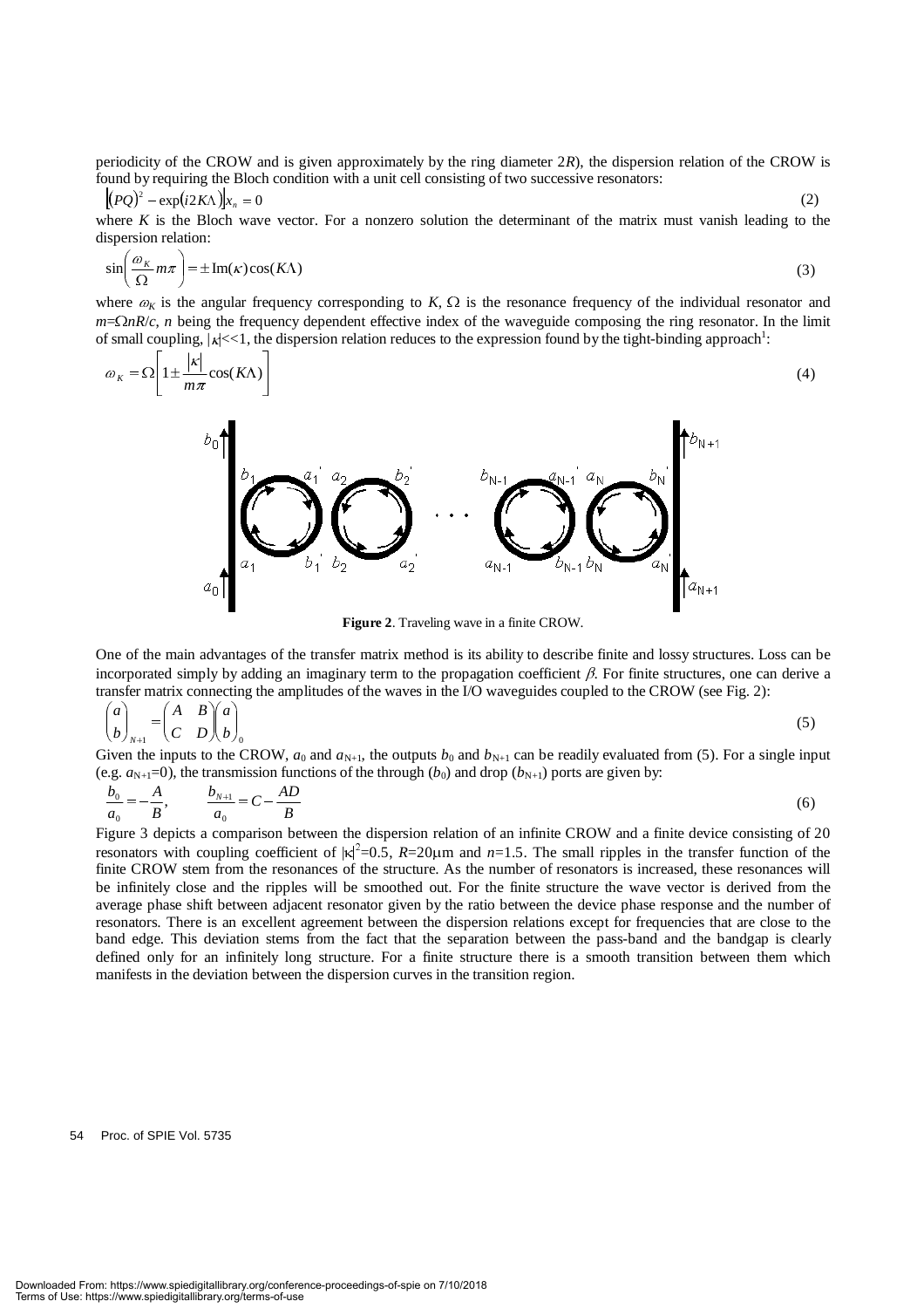#### **3. CROW DELAY-LINE: PERFORMANCE AND TRADEOFFS**

#### **3.1. Delay, Usable Bandwidth and Loss**

The dispersion relation (3) can be used to derive the propagation velocity of a pulse in the CROW (i.e., the group velocity):

$$
|v_g| = \left| \frac{d\omega_K}{dK} \right| = \frac{|\kappa| \Lambda \Omega}{m\pi} \cdot \frac{\sin(K\Lambda)}{\sqrt{1 - |\kappa|^2 \sin^2(K\Lambda)}}
$$
(7)

The group velocity is maximal at the center of the pass-band ( $\omega_K = \Omega$ ) and is equal to:

$$
\left|v_g\right|_{\text{max}} = \frac{|\kappa|\Lambda\Omega}{m\pi} / \sqrt{1-|\kappa|^2}
$$
 (8)  
The minimal group velocity approaches zero close to the edges of the pass-band (see Fig. 3). However, the dependence

of  $v_g$  of the frequency or the group velocity dispersion (GVD) at the band-edge is very strong. The immediate consequence is that a pulse propagating in that spectral region is severely distorted. On the other hand, the GVD and, therefore, the distortion at the center of the pass-band (at the resonance of the individual resonators) are minimal but the group velocity is maximal.



Figure 3. Exact dispersion relations for a 20 resonator (solid) and an infinite (dash-dot) CROWs.

Although maximal within the pass-band, the group velocity can be decreased almost arbitrarily by increasing the perimeter of each resonator in the CROW and reducing the coupling between the resonators. Intuitively, the impact of these parameters on the group velocity is as follows: Reducing the coupling coefficient between adjacent resonators increases the time it takes for the light to tunnel from one resonator to its neighbor. Increasing the perimeter, which is equivalent to elongating the optical path in the resonator, increases the roundtrip time. Both actions effectively prolong the time the pulse "spends" in each resonator, giving rise to a slower propagation velocity. It should be noted that if the resonators are perfect rings, increasing the perimeter does not result in a smaller group velocity because the inter-cavity periodicity  $\Lambda$  is also increased. For racetrack resonator, however, it is possible to increase the resonators perimeter without increasing  $\Lambda$ , and hence, decrease the group velocity.

The significant slowing down of light that can be achieved by reducing the FSR and  $\kappa$  is not accomplished without drawbacks. Reducing the coupling (or increasing the radius) decreases the available bandwidth of the pass-band (see

Proc. of SPIE Vol. 5735 55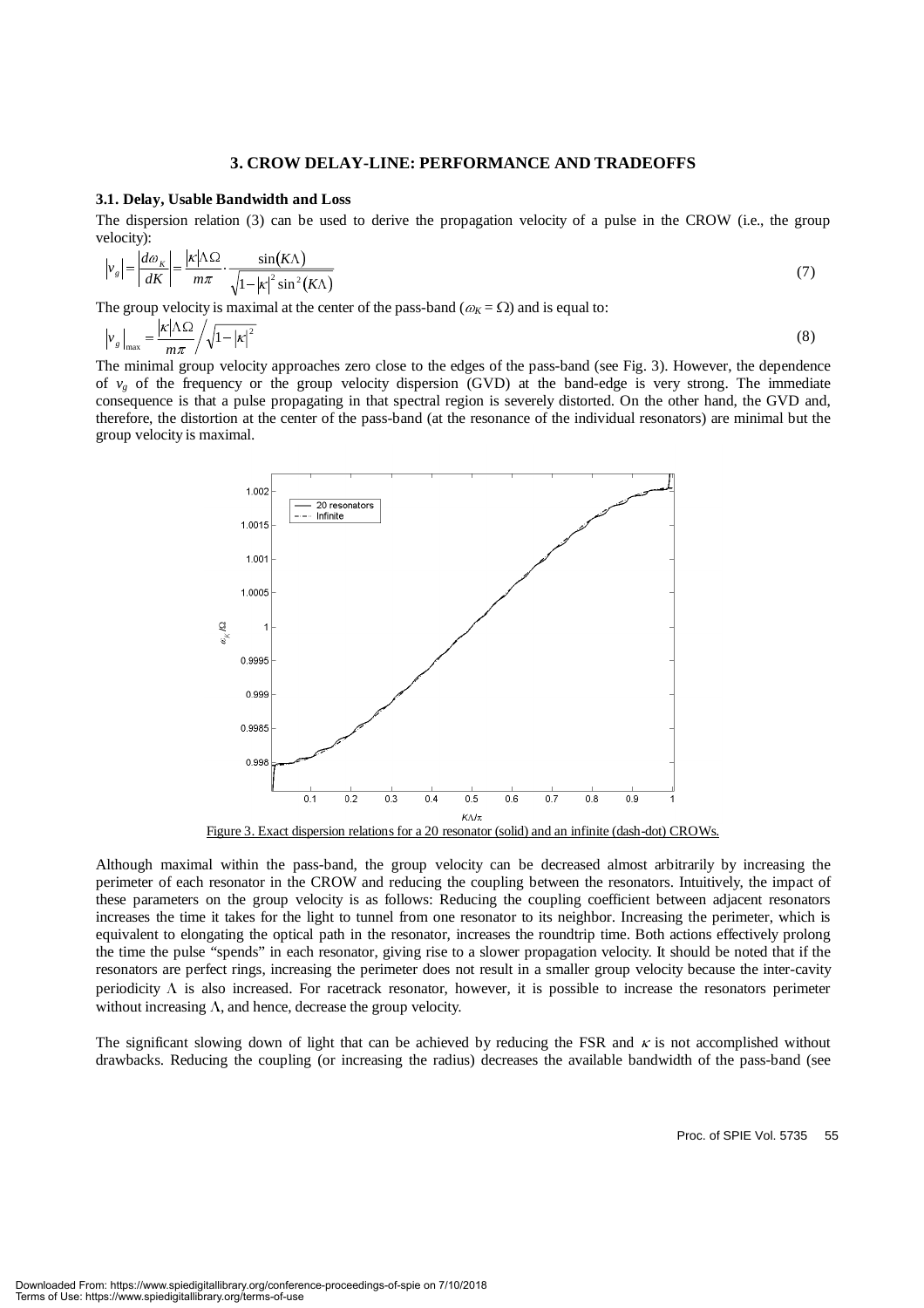figure 1). A smaller coupling ratio implies that the light circulates longer in each resonator and thus a stricter tolerance is imposed on the deviation of the optical frequency from the resonance frequencies of the resonators. In addition to reducing the usable bandwidth, reducing the coupling (or the FSR) may increase the overall loss in the CROW. In an ideal CROW, consisting of loss-less resonators, light propagates without loss regardless the number of resonators and the coupling between them. Passive resonators, on the other hand, have losses due to surface scattering, material absorption and waveguide-bending radiation. The more times light circulates in each resonator the larger the loss experienced by the pulse as it propagates along the CROW.

From (3), the pass-band of the CROW spans the frequency range  $\Delta \omega = 2\Omega \sin^{-1}(|\kappa|)/m\pi$ . Because of GVD, we define the usable bandwidth of a CROW as half of this bandwidth:

$$
\Delta \omega_{use} = \frac{\sin^{-1}(|\mathbf{x}|)c}{\pi n R} \approx \frac{|\mathbf{x}|c}{\pi n R}
$$
\n(9)

where the CROW periodicity, Λ, is taken to be approximately 2*R*. The overall delay of a pulse propagating along the CROW is given by the ratio between the CROW length and the group velocity at frequency O: CROW is given by the ratio between the CROW length and the group velocity at frequency  $\Omega$ :

$$
\tau \underset{\kappa < 1}{\approx} \frac{\pi n \, RN}{|\kappa|c} \tag{10}
$$

where *N* is the number of resonators in the CROW. Thus, the CROW acts as a conventional waveguide with group index *n* but with an effective length of  $L_{\text{eff}} = \pi R N/|\kappa|$ , i.e.,  $1/2|\kappa|$  times longer than the length of the waveguides composing the *N* resonators. Hence, the loss experienced by a pulse propagating from the CROW input to output can be approximated by the product of *L*eff and the loss per unit length in the waveguide:

$$
\alpha = \frac{a\pi RN}{|\kappa|} \tag{11}
$$

where *a* is the loss per unit length and  $exp(-\alpha)$  is the net power attenuation of the CROW.

Equations (9)-(11) summarize the connections and tradeoffs among the primary characteristics of a CROW delay line. Although the derivation of these simple relations was based primarily on intuition, it has been shown that they agree very well with the exact, numerically calculated, delay, bandwidth and loss for a wide range of parameters.<sup>7</sup> The product of the usable bandwidth and the achievable delay is the number of resonators, *N*. Thus, for a given desired bandwidth, the delay can be increased simply by adding more resonators to the CROW. Unfortunately, the overall transmission losses of the CROW increase linearly with *N* and is proportional to the delay –  $\alpha = a\tau c/n$ . The last expression for the loss coefficient is intuitively understood as the product between the time delay and the loss per unit time which is given by *ac*/*n*. Fundamentally, the performance of a CROW delay line are limited primarily by the loss in the individual resonators, i.e., the intrinsic quality factor ( $Q_{int}$ ). For a given maximal acceptable loss  $L=1$ -exp(- $\alpha_{max}$ ), the maximal achievable delay is independent of the coupling and given by:

$$
\tau_{\text{max}} = \frac{n\alpha_{\text{max}}}{ac}
$$
\nFigure 4 illustrates these design tradeoffs for a CROW consisting of 10 coupled ring resonators having a FSR of 310

GHz and propagation loss of 4 dB/cm. The markers show exact results computed numerically while the lines are the analytic approximations. To achieve a long delay, a small coupling is desired, which decreases the bandwidth of the CROW, and the overall loss of the CROW becomes more sensitive to the intrinsic loss in the individual resonator. As a result the limiting factor of the bandwidth-delay product is the acceptable loss of the delay line and achieving long delays requires resonators with high *Q*s.

#### **3.2. Figure of Merit**

The simple relations derived in section 3.1 demonstrate that for a given technology (i.e. resonator type, losses, dimensions, etc.) the optimization of the various attributes is mutually contradictory and that one of the desired properties can be improved only at the expense of another. In addition, different technologies and resonator types may favor some properties over others. Therefore, it is necessary to define a figure of merit (FOM) which reflects the tradeoffs among the CROW properties and can be used to compare different realizations of CROW delay lines. It is clear that the main attribute that limits the usable bandwidth and the achievable delay is the loss in the individual resonator.

56 Proc. of SPIE Vol. 5735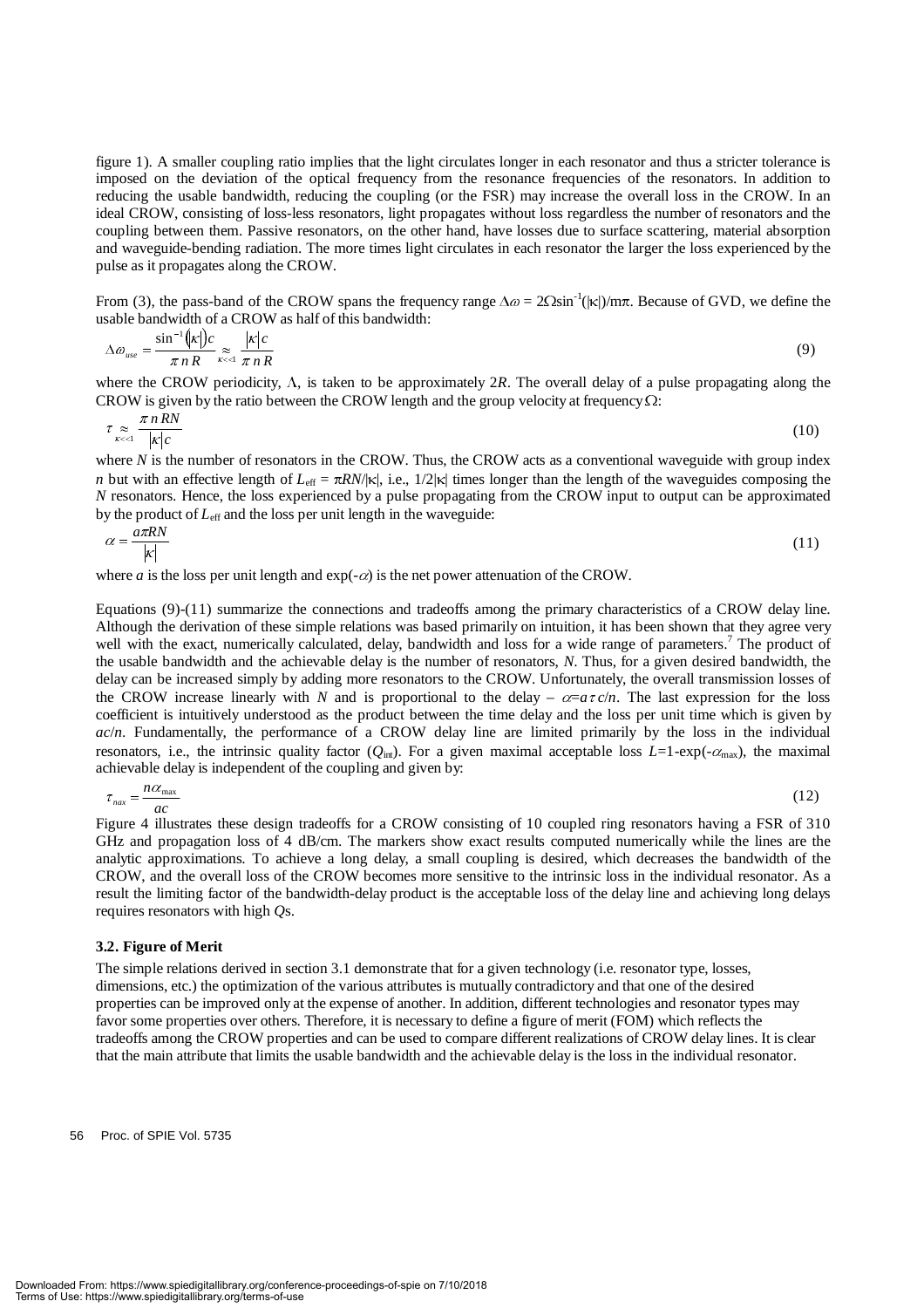More precisely, the important factor is the ratio between the photon cavity lifetime due to coupling to the adjacent resonator and the lifetime due to internal loss or, equivalently, the ratio between the external and intrinsic *Q*s.



**Figure 4**. Tradeoffs among delay, losses and bandwidth for a CROW consisting of 10 coupled ring resonators having a FSR of 310 GHz and propagation loss of 4 dB/cm.

For a CROW delay line to be useful, the external *Q* should be significantly smaller than the intrinsic *Q* or, equivalently,  $T_{\text{ext}} \ll T_{\text{int}}$ . This condition implies that the time it takes the light to propagate from cavity to cavity is much smaller than the intrinsic photon lifetime in each cavity. We therefore define an FOM for CROW delay lines as:  $FOM = T_{int} / T_{ext}$ 

 $FOM = T_{int} / T_{ext}$  (13) The external time constant is equal to the time the light takes to propagate through a single resonator in the CROW, i.e.,  $T_{ext} = \Lambda / v_g$   $_{max} = m\pi / |\kappa| \Omega$ . The internal time constant is given by  $T_{int} = n / ac$  so the FOM can be expressed as:

$$
\text{FOM} = \frac{|\kappa|}{a\pi R} = \frac{\Delta \omega_{use}\tau}{\alpha} \tag{14}
$$

Equation (14) reveals that the FOM also represents the balance between the loss, bandwidth and delay of the CROW. It is important to note that the main parameter which limits the performance of a CROW delay line is the losses, or internal photon lifetime, of the individual cavities. The lower the cavity losses, the better a delay line can be constructed. It should be emphasized, however, that the FOM (14) takes into account only the performance issue and that other practical considerations such as fabrication complexity, repeatability and yield are not considered.

#### **4. EXPERIMENTAL PROGRESS**

The main characteristics of a CROW are expressed by the phase response of the device. Figure 5a depicts a Mach-Zehnder interferometer (MZI) where one of the arms consists of a micro-ring based CROW.<sup>13</sup> Such a device enables the study of the wavelength dependent phase characteristics (i.e., the dispersion) of the CROW which determine the delay. The waveguides, consisting of SU-8 cores, are written directly on thermally grown silicon-oxide lower-cladding using electron beam lithography. The dimensions of the waveguides are  $1.6\mu m \times 2.0\mu m$ , the circumference of the resonators is  $\sim$ 730 $\mu$ m yielding an FSR of  $\sim$ 2.2nm.

In Figure 5b we show the theoretical fit (dashed), based on the transfer matrices formalism, of the CROW-MZI transmission superimposed on the experimental data (solid) of the power transmission of the device. According to the fit, the average delay of the device is  $\sim$ 4 ps and the loss is  $\sim$ 3 dB per resonator. Although the loss characteristics may seem

Proc. of SPIE Vol. 5735 57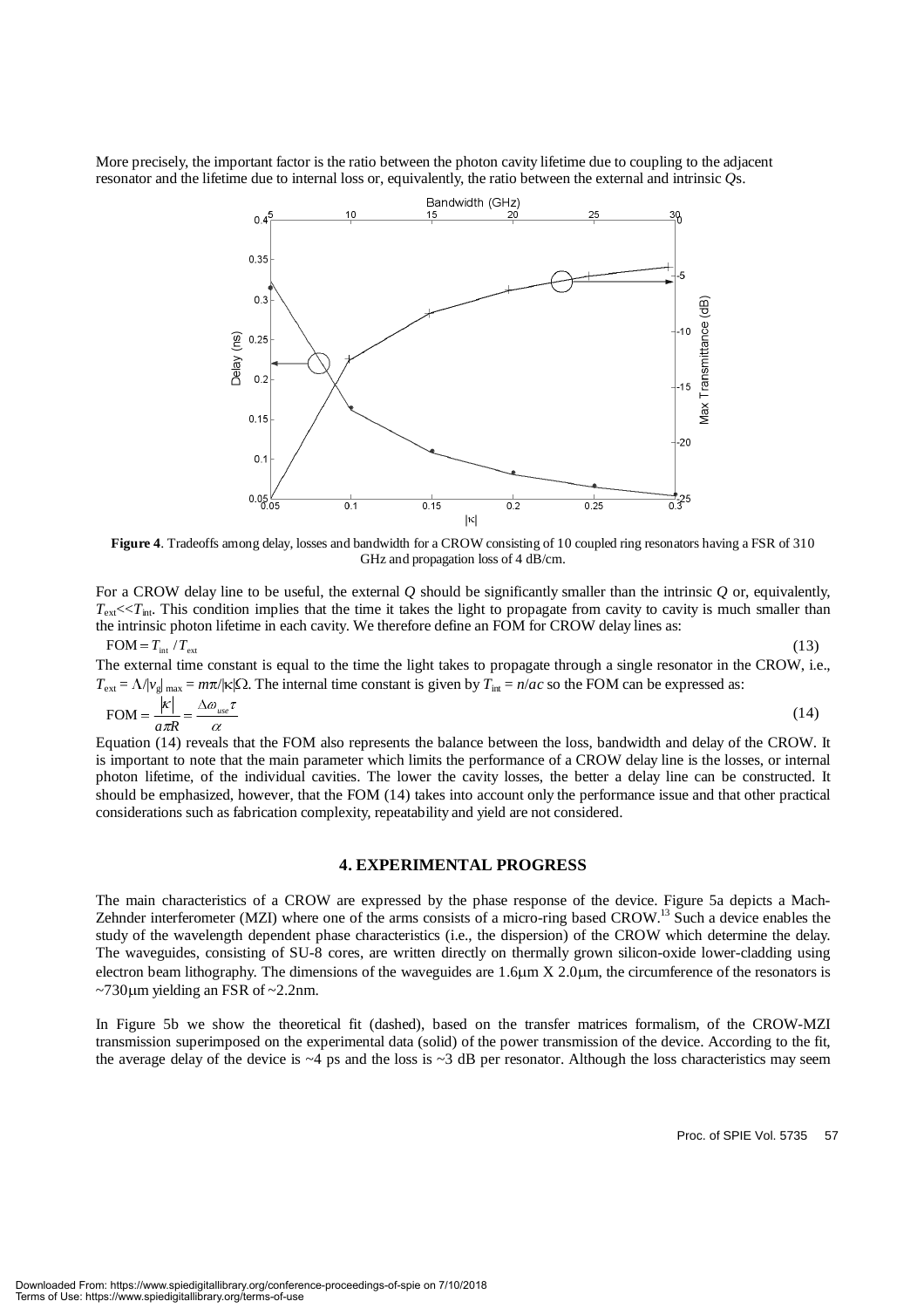somewhat deterring, if improvements in the waveguides are made (loss of  $\nu$ 1dB/cm), one can obtain a significantly reduced loss of ~0.1 dB/resonator. It should be emphasized that the unique characteristics of a CROW (dispersion curve, group delay, usable bandwidth, etc.) can only be attributed to a device consisting of a large number of resonators. Figure 5c depicts an optical image of such device, comprising 25 coupled resonators.



**Figure 5**. a) An optical micrograph of the CROW-MZI and an SEM zoom on the coupling region; b) A theoretical fit (dashed) and a measurement (solid) of the CROW-MZI transmission. The fit parameters are  $\kappa$ =0.46 and loss of 30dB/cm; c) a CROW consisting of 25 resonators.

For the measurement, a tunable laser diode provided TE-polarized (electric field parallel to the layer structure) optical signal input via a polarization controller and a tapered single-mode fiber. The output spectrum shown in Fig. 5b is the interference pattern of the CROW drop port (6) and the output of a standard waveguide:

Output 
$$
\propto \left| C \cdot \frac{AD}{B} + \exp \left[ (-a + i\beta) L_{\text{MZI}} \right] \right|^2
$$
 (15)

where *a* and  $\beta$  are respectively the loss and propagation coefficient of the waveguide and  $L_{MZI}$  is the length of the upper arm (see Fig. 5a) of the interferometer.

#### **6. CONCLUSIONS**

We have studied the key issues in the design of CROWs, especially for the application of optical delay lines. We have derived simple analytic expressions for the main characteristics of such delay line: achievable delay, usable bandwidth and transmission loss and a figure of merit which facilitates the comparison among different CROW delay lines. These expressions offer a simple and practical tool to evaluate the feasibility of and approximate design parameters for a CROW delay line. The coupled resonator waveguide concept offers a pathway towards the realization of slow propagating light in practical systems. With the currently available state-of-the-art waveguide technology, it is possible to realized substantial delays with reasonable loss and bandwidth.

#### **ACKNOWLEDGMENTS**

This research was supported by Defense Advanced Research Projects Agency and the Air Force Office for Scientific Research.

58 Proc. of SPIE Vol. 5735